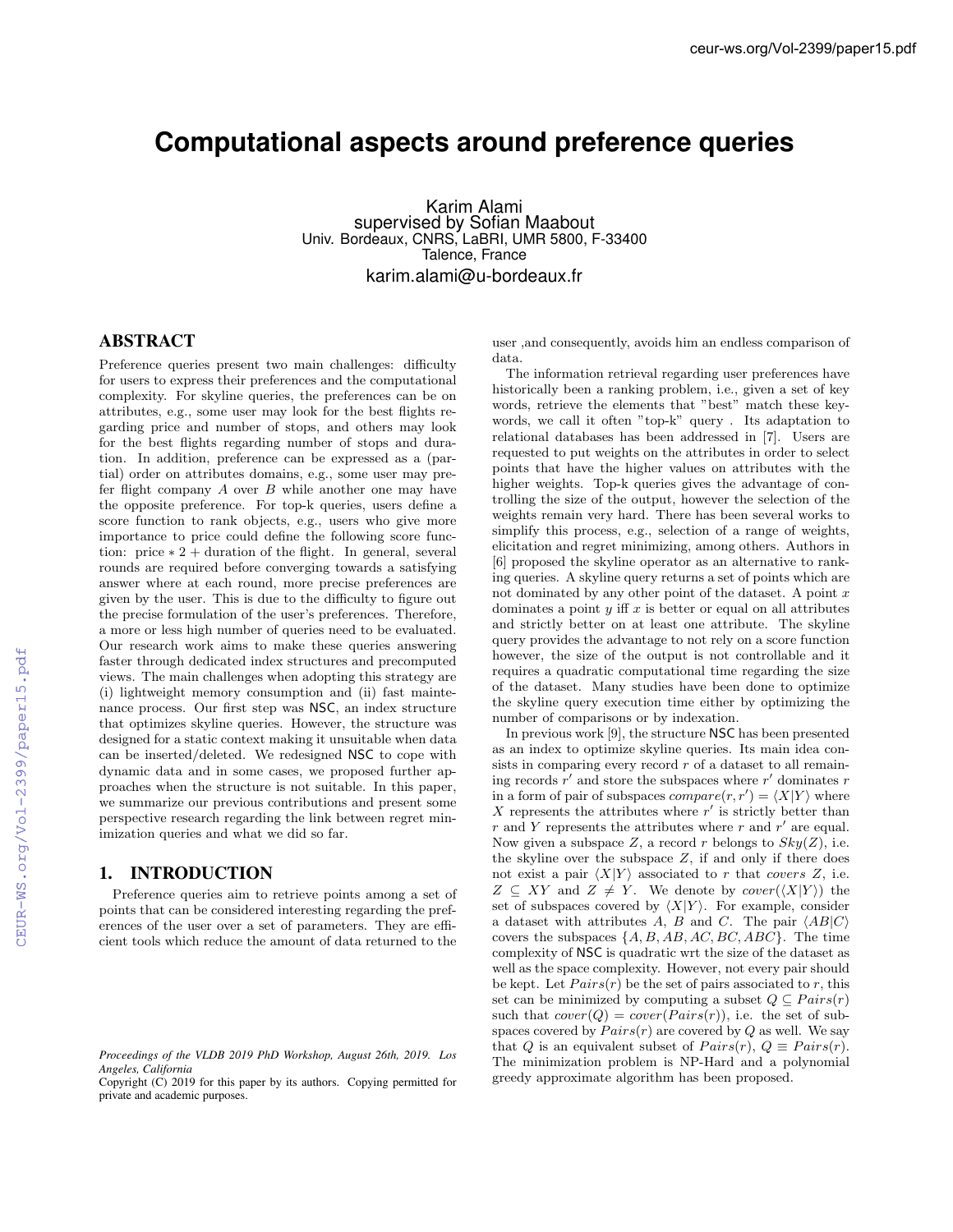In the literature, works that optimize skyline queries can be divided in three groups, works that (i) design fast algorithms without precomputation, (ii) design index structures (iii) materialize the results. We note BSkyTree [11] the state of the art algorithm to process skyline queries without precomputing. We note HashCube [4], a bitmap like index structure which associates a  $2^d$  Boolean vector *v* to every record *r* where *d* is the number of attributes.  $v[i]$  is set iff *r* belongs to  $Sky(Z)$  such that  $Z$  is encoded by  $i$ . HashCube is highly efficient for skyline query answering, however, authors only proposed an algorithm to construct the structure from scratch in [5]. No obvious maintenance procedure is noticed. Materialized skyline views are very time and memory consuming as the number of skylines wrt to a dataset is exponential to the number of dimension. However, they provide the best query answering performance.

The experiments performed in [9] assess the construction time and memory performance of NSC against its competitors as well as query execution time. However, the structure was designed for a static context. An insertion/deletion of a record or a change in an attribute domain order may require rebuilding the structure from scratch.

For this thesis, we studied the ability of NSC to deal with updates. Precisely, we addressed its maintenance in case of (i) dynamic data, i.e., points are removed and inserted at any time and (ii) streaming data, i.e., append-only database and sliding window model. We redesigned the structure to cope with each context. Presently, we are working on skyline queries optimization over a dataset with nominal attributes and dynamic order. We found that NSC is not suitable for this context, hence we established a novel approach based on views. Finally, we aim to investigate relationship between multidimensional skylines and regret minimization queries.

# 2. SKYLINE QUERIES OPTIMIZATION IN PRESENCE OF UPDATES

In the following, we present the adaptation of NSC for, first, dynamic data, i.e., insertion/deletion of one or multiple records at any time, then, streaming data, i.e., insertion of records at regular intervals. We studied separately both contexts because they present different challenges.

### 2.1 Dynamic Data

In the case of dynamic data, i.e., insertion/deletion of one or multiple records at any time, NSC should be updated in accordance to the new dataset. The baseline approach is to build NSC structure from scratch, however this approach is costly.

Related work pointed out that dealing with deletion is harder than insertion. We note the work [17] which addressed the maintenance of a materialized skyline view in case of deletion. For NSC, deletion is a hard task as well. Let  $r^-$  be the deleted record then for every record  $r$ , we remove from  $Pairs(r)$  the pair  $p^-$  computed wrt  $r^-$ . However,  $p^-$  may have *exclusively* covered some pairs that have been deleted from  $Pairs(r)$  during the minimization process. Recovering these pairs requires recomputing  $Pairs(r)$ from scratch. We propose a solution that detects when  $Pairs(r)$  should be recomputed. For every distinct pair  $p$ in  $Pairs(r)$ , we set a counter of how many records are the source of *p*. Hence, we recompute  $Pairs(r)$  only if  $p^-$  is in  $Pairs(r)$  and its counter set to 1. In theory, this approach could be seen as building the structure from scratch at each deletion, however, in practice, only a small fraction of the dataset requires their set of pairs to be recomputed. In terms of time complexity, let the size of the dataset be *n*. Let *I* be the set of records for which their respective set of pairs requires to be recomputed. Identifying *I* takes  $O(n)$ time and recomputing  $Pairs(r) \forall r \in I$  takes  $O(|I| \cdot n)$ . Regarding memory consumption, NSC size is augmented by a constant due to the additional counter.

Now for insertions, let  $r^+$  be a record to be inserted then we compute  $Pairs(r^+)$ . Regarding the existing records in the dataset, let *r* be one, we compute  $p^+ = \text{compare}(r, r^+).$ However,  $Pairs(r)$  is already a minimal set of pairs, hence we address the problem: should  $Pairs(r) \cup compare(r, r^+)$ be minimized now? or should the minimization process be triggered after a number of pairs appended? In absence of an incremental greedy algorithm, we propose a linear algorithm wrt the size of  $Pairs(r)$ , called  $min\_inclusion$ , which takes every pair  $p \in \text{Pairs}(r)$  and compare it to  $p^+$ . The pair covered by the other one is discarded. This algorithm does not provide any approximation guarantee. However, in practice, *min inclusion* allows a good compression ratio wrt the greedy algorithm.

#### 2.2 Streaming Data

We consider the following stream model. Records are streamed at regular interval time  $\theta$ . They have a validity period of size  $\omega$  which can also be seen as a sliding window over the dataset. Hence, records are considered outdated  $\omega$ timestamps after their arrival time. The semantic of continuous queries [15] states that the query result should be available and accurate at each time. However, this condition is hardly attainable, especially for skyline queries. We point out two main difficulties for continuous skyline queries. Let  $Q_{sky}$  be a skyline query, then (i) a record *r* belonging to  $Ans(Q_{sky})$  at a timestamp *t* may leave  $Ans(Q_{sky})$  at times- $\tanh t' > t$  if a streamed record r' dominates r. And (ii) a record *r* can join  $Ans(Q_{sky})$  at timestamp  $t'$  later than its arrival time if skyline records that dominate *r* get outdated. We note the contribution of [14]. Authors propose to maintain a skyline set *DBSky* and a set of potentially skyline records *DBRest*, i.e., records which may join *DBSky* in the future. They propose an algorithm to maintain these sets together with an event list recording timestamps where a record in *DBRest* may join *DBSky*. Still, this approach makes a big number of records comparison which makes it non scalable wrt dimensionality and data cardinality. Moreover it maintains a *single* skyline query, hence maintaining several skylines may require an exponential space wrt to the number of attribute. We note as well the approach presented in [12] which is based on R-trees. Regarding NSC structure, the approaches presented for dynamic data are not suitable for two main reasons: (i) the timestamp where a record is no more valid is known and (ii) the frequency of streaming is often high. Generally, real time data processing is hard in streaming context. Batch processing mode provides a larger time to process data, however, the query result is not accurate with the current dataset. We proposed a framework called *MSSD* which handles three data structure, (i) a buffer  $B$ , (ii) a main dataset  $R$  and (iii) NSCt, a redesigned version for NSC. Incoming records are first buffered during an interval of time of size *k*, then inserted into the main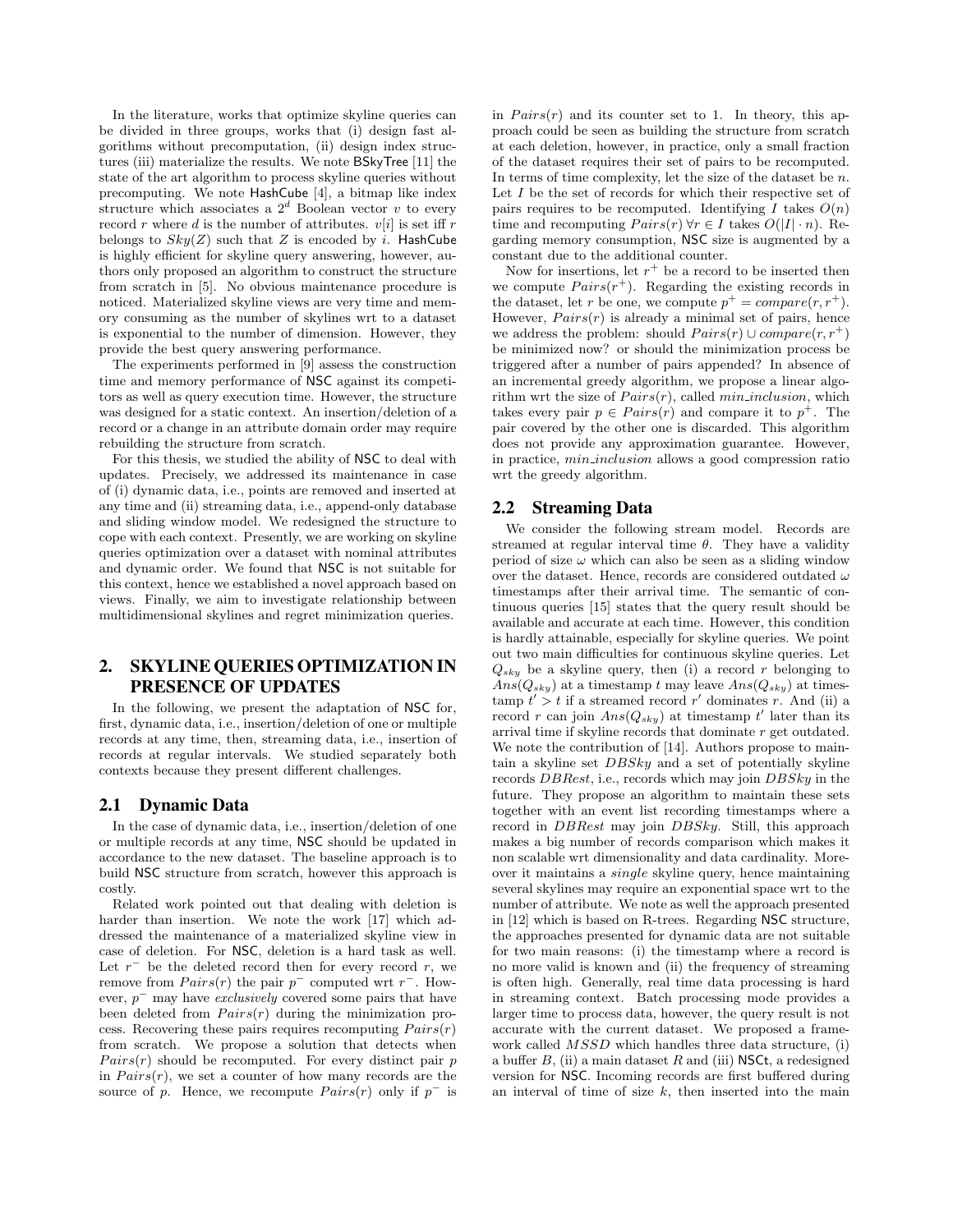dataset *R*. NSCt only indexes records in *R*, hence, queries evaluated through NSCt, consider only records in *R*. We sacrifice the accuracy of the queries, nonetheless, we ensure a fast maintenance that allows faster query answering than state of the art works. Next we explain the main novelties for NSCt. We organize the set of pairs of a record *r* as a sequence of buckets of pairs  $Pairs(r) = [Buck_1, \ldots, Buck_m],$ where each bucket corresponds to the pairs computed wrt a batch of data. We adopt this approach for the following purpose. Let  $b_1$  and  $b_2$  be two batches such that their respective timestamp are  $TS(b_1)$  and  $TS(b_2)$ , and  $TS(b_1) < TS(b_2)$ . As we consider a sliding window data model with an interval of size  $\omega$ , records in  $b_1$  get outdated before records in  $b_2$ . Therefore, let *r* be a record, the bucket computed wrt  $b_1$ is located before the bucket computed wrt  $b_2$  in  $Pairs(r)$ . During maintenance, *Buck*1, i.e. the oldest bucket, is simply discarded as it contains pairs computed wrt an outdated batch. Moreover, during the minimization process, a bucket *Buck<sup>i</sup>* is minimized only wrt successor buckets. We formalized the problem of buckets minimization for NSCt and proved its NP-Hardness by a reduction to MSC (Minimum Set Cover) problem. We provided a greedy approximate algorithm as well. We present in [2] early experiments we performed. It shows that despite the maintenance time, NSCt answers much more queries during the batch interval than BSkyTree [11].

# 3. SKYLINE QUERIES OPTIMIZATION IN PRESENCE OF DYNAMIC ORDER

In many real world applications, users are allowed to express their preferences over the values of nominal attributes. In such case, we say that the attribute domain has a *dynamic order*. For example, on a movie platform website, users want the best rated movies but have preferences over the genre as well. Also, on a flight booking website, users are interested in cheap and fast flights but may have preferences over the airline companies. To ease the comprehension, we consider datasets with only one nominal attribute *A* and some number of numerical attributes. A user preference over *A* is a partial order that can be written as a set of  $(a_1, a_2)$  such that  $a_1, a_2 \in A$  and  $a_1$  is preferred over  $a_2$ . In such scenario, NSC is not suitable to answer skyline queries as it is constructed depending on a given partial order over *A*. Hence it should be updated every time a query with a different partial order is issued, or it may require to construct NSC for each possible partial order over *A*. In the literature, there is two major approaches to handle the problem of answering skyline queries over datasets with attributes having dynamic order, (i) algorithms which, given a query *Q*, maps a nominal attribute into a set of virtual numerical attributes in accordance to the user preference *Q.R*. Then, a skyline query is processed over the transformed dataset [18]. And (ii) answers the given query through a set of cached views, each computed wrt a partial order [16, 10]. These works adopt *refinement* and *chain product decomposition* techniques in order to evaluate an issued query through materialized views. Let  $Q$  be an issued query and let  $Q'$  be a view then  $Ans(Q) \subseteq Ans(Q')$  if  $Q'.R \subseteq Q.R.$  We say that *Q* is a *refinement* of *Q'*. Now let  $\{Q_1, \ldots, Q_n\}$  a set of views such that  $Q_i \, R \, \forall i \in [1 \dots n]$  is a chain, i.e., the values of *A* are totally ordered, then  $Ans(Q) = \bigcup_{i \in [1...n]} Q_i$  if  $Q.R = \bigotimes_{i \in [1...m]} Q_i.R$ . We say that  $\{Q_1, \ldots, Q_n\}$  is a *chain* 

*product decomposition* of *Q*. We adopted a novel approach which theoretically and experimentally provided better results than the above approaches. We define the single partial order *spo* over an attribute domain *Dom*(*A*) as a partial order where only two values in *Dom*(*A*) are comparable and all other values are incomparable. Given a query *Q* with user preference  $Q.R$ ,  $Ans(Q)$  is the intersection of the skylines wrt *spo*s composing *Q.R*. Every *spo* skyline query is considered a view whether it is materialized or not. Our experiments showed that answering a query through non materialized *spo* views is even faster than online algorithms, mainly because skyline algorithms are highly weakened by dimensionality added by mapping a nominal attribute to several numerical attributes. Moreover, this approach, namely the *single partial order decomposition*, presents the advantage of easily selecting the right views in order to evaluate a given query compared to the chain product decomposition which is an NP Hard Problem. Regarding the memory consumption, let  $|dom(A)| = m$ , there exists m! total orders wrt *dom*(*A*), hence *m*! views to store for chain product decomposition approach. For refinement approach, the higher the number of views stored, the faster will be query answering. Note that there exists an exponential number of partial orders wrt *m*. Our approach requires  $2 \cdot C_m^2$  views as for every two values, two views are stored. This can be further optimized by selecting only a subset of *spo* views to materialize. We addressed the following problem: given a workload *Q* and an integer *k*, select a set of views of size at most *k* to materialize such that the cost of answering the queries in *Q* through the views is minimum. We are working on the proof of the Hardness of this problem. Finally we extended the work to the case where datasets have several nominal attributes.

## 4. REGRET MINIMIZING QUERIES AND MULTIDIMENSIONAL SKYLINES

In this section, we mainly present state of the art of regret optimization queries and we place some questions that we plan to investigate during this thesis.

Skyline and Top-k queries share the same objective which is selecting the best elements. However, on one hand, skyline queries return a non constrained size of result by relying on just the dominance relation between elements, and on the other hand, Top-k queries require a score function from the user to restrain the result size to *k*.

Recently [13] presented "regret minimizing set" to avoid the limitations of skyline and Top-k queries by not requiring a score function while bounding the result size. The main idea is to select a *representative* subset *S* of a dataset *T*. Let *f* be a score function, *k* be an integer, then let  $f_k(T)$  be the score of the  $k^{th}$  ranked point using f. The regret of a subset *S* wrt *f* is  $f_1(T) - f_1(S)$  and the regret ratio is  $\frac{f_1(T) - f_1(S)}{f_1(T)}$ . Given a family of functions  $F$ , the problem here is to find *S* of size *r* which minimizes the maximal regret ratio among all  $f \in \mathcal{F}$ . A greedy approximate algorithm to solve this problem has been proposed in [13]. Consequently, [8] proposed a relaxation, namely the k-regret minimizing set: the regret of *S* considered here is  $\max(f_k(T) - f_1(S), 0)$ . Moreover, they proved the NP-hardness of the regret minimization problem, with or without the relaxation. [3] addressed the query evaluation optimization. They proposed a linear time dynamic programming algorithm based on the skyline